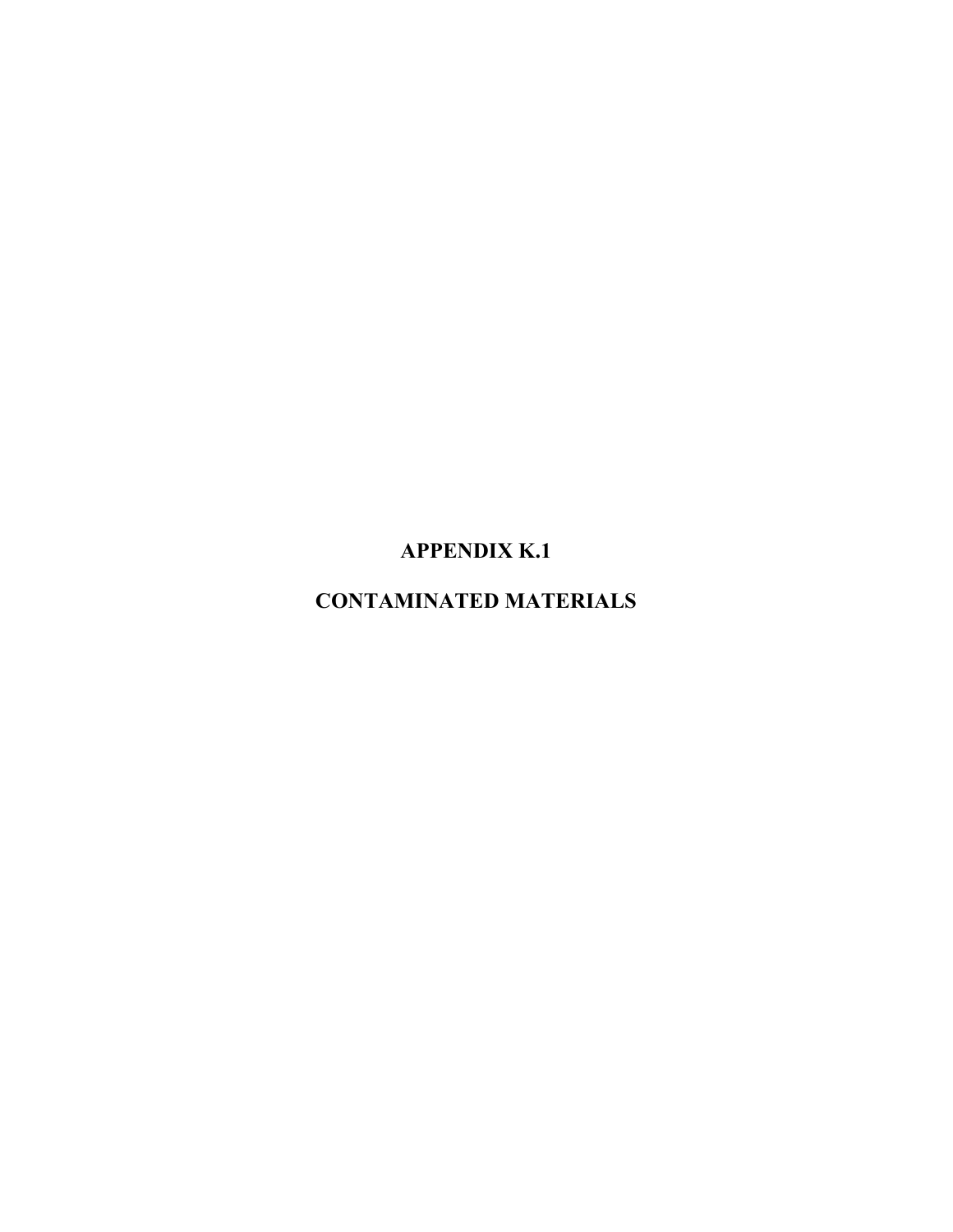# Appendix K.1 **Contaminated Materials**

# **A. INTRODUCTION AND METHODOLOGY**

This appendix provides further background and supporting information for the Second Avenue Subway project's assessment of potential preexisting subsurface contamination (contaminated soil, soil gas, or groundwater). Detailed discussion of the contaminated materials analysis, including potential impacts during construction and operation of the Second Avenue Subway, is presented in Chapter 14, "Contaminated Materials."

## **POTENTIAL CONTAMINANTS OF CONCERN**

See Chapter 14 for a discussion about the potential contaminants of concern for the project alignment. As discussed in Chapter 14, the potential contaminants include those that have been found previously in New York City, particularly Manhattan, and include those associated with former or current rail yards.

Most of the Second Avenue Subway alignment is currently roadbed and the adjacent properties include residential and commercial uses. However, some of the neighborhoods served by the proposed project were once more industrial in character and those past land uses as well as current uses (such as utilities in the roadbed, adjacent gasoline stations, and dry cleaners) may have contaminated the soil, bedrock, and/or groundwater beneath the alignment. In addition to the project alignment in Manhattan, several sites outside Manhattan are being considered for use by the project as subway train storage or maintenance areas. These sites are either existing rail yards or were previously industrial in character. Normal operations at rail yards—particularly maintenance and other operations in the past, when there were fewer environmental regulations—can over time lead to contamination from spills. In addition, much of New York City, including Manhattan, has been covered with fill material in the past, and the fill materials often contain contaminants. Although some guidelines exist to determine what level of a particular constituent constitutes unacceptable contamination, these guidelines are based on specific situations (typically assuming the most sensitive land uses and that groundwater is used a source of drinking water). As such, these guidelines are not applicable in the context of the proposed new transportation use and potential exposure pathways that would be associated with construction of the Second Avenue Subway. Instead, the primary concerns for this project are worker and community health and safety and managing the products of excavation in an appropriate manner, including beneficial reuse. The Second Avenue Subway's CEPP will contain health and safety requirements specifically addressing the regulations and guidelines that must be met and followed to protect the safety of community residents and workers, as well as subway workers and the environment (e.g. spoils, dewatering, etc.). Issues related to the proper disposal of contaminated spoils are also of major importance; the project would adhere to the specific guidelines that exist concerning the transportation and disposal of contaminated spoils, including those found in 6 NYCRR Parts 360 through 376, which identifies hazardous waste and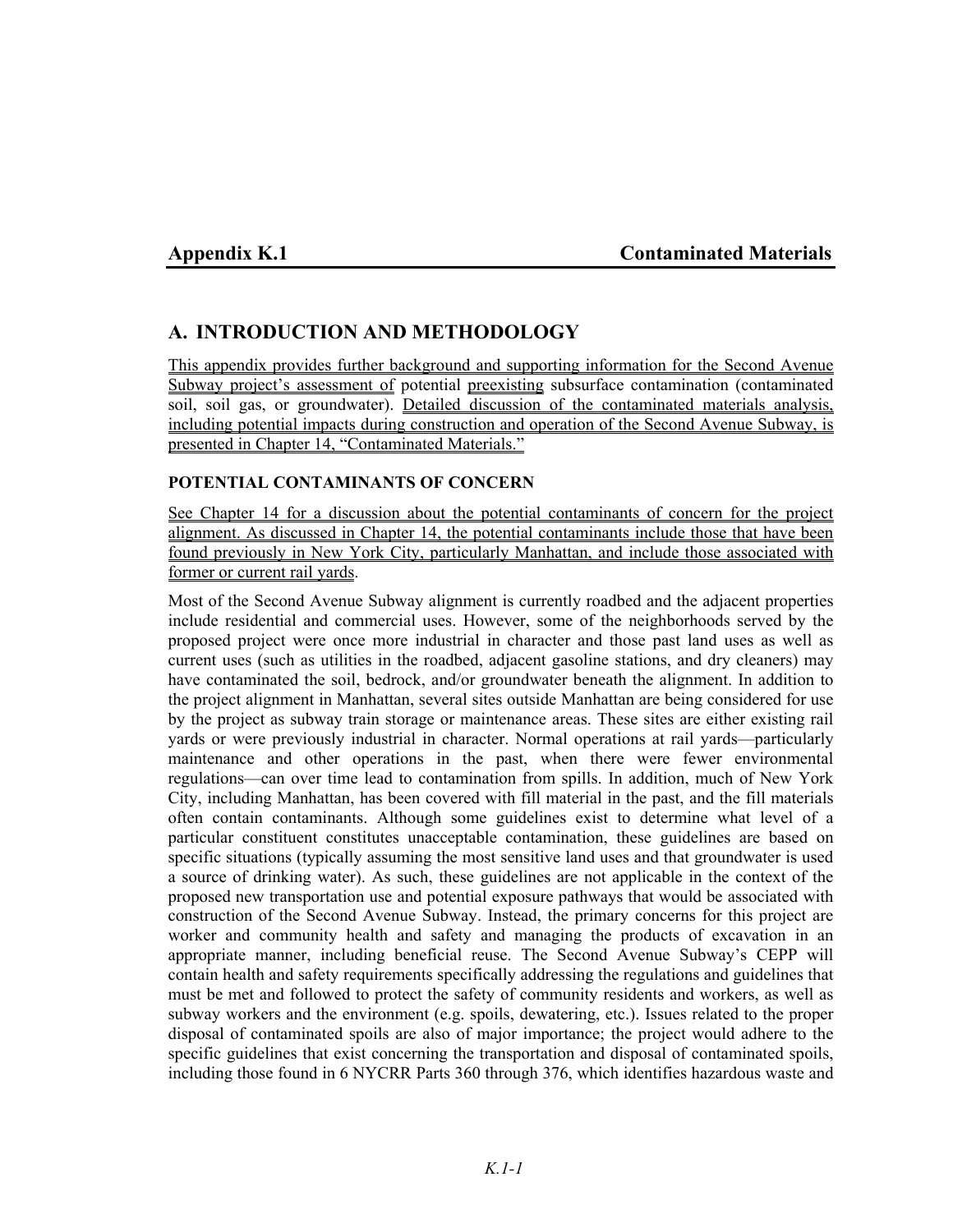other waste management requirements. Any waste disposal that would occur out of New York State would be regulated by similar federal and individual state requirements.

Please see Chapter 14 for an overview of the types of contaminants of concern that could exist along the alignment.

### **METHODOLOGY**

As discussed in Chapter 14, for each area where construction activities could potentially disturb soil, soil gas, rock, or groundwater flow, a preliminary environmental study to assess issues related to contaminated materials was conducted at each proposed station area. The preliminary study was also conducted for all proposed tunnel sections to be built in soil rather than rock, as well as all potential shaft or off-street staging sites and potential storage or maintenance yard sites. As described elsewhere in the FEIS, the locations of stations have shifted slightly since isssuance of the SDEIS as a result of ongoing engineering. In all cases but one, the potentially affected areas have been reduced; however, the original study areas have been retained as a conservative measure. The 125th Street Station study area has been expanded to reflect a conservative boundary around the western extent of the construction area. Following the preliminary study, the results of that assessment were evaluated to determine the likelihood for contamination at the project areas.

No assessment was performed for the portions of the subway that would be bored through rock. Because these areas would be constructed at least 30 to 80 feet below grade. It is not likely to have been adversely affected by uses located above, and construction activities would not disturb potentially contaminated materials. (There is a possibility of encountering contaminated groundwater in rock even when there are no known nearby uses that may have resulted in contamination, since groundwater may travel a long distance. This issue is discussed later in this appendix in the discussion of potential impacts during construction.)

This study was "preliminary" in the sense that no subsurface testing was performed. The American Society for Testing and Materials (ASTM) Standard E1527-00 sets out a standard practice for performing a "Phase I Environmental Site Assessment." This approach includes four components: records review, site reconnaissance (a visual site inspection of the adjacent buildings and properties from the right-of-way), interviews, and reporting. The ASTM standard is directed toward identifying concerns related to property acquisition in connection with 42 U.S.C. Section 9601(35)(b) ("innocent landowner" defense). As this analysis was conducted for the entire long, linear Second Avenue Subway project rather than acquisition of any particular property associated with the project, a modified "Phase I"—hereinafter referred to as Preliminary Environmental Site Assessment (PESA) analysis—was performed (as described in more detail below), which focused on those aspects of the ASTM Standard that are appropriate to the project at this time.

Records review (relating to past and current site uses, spills, etc.) was performed along the alignment. However, because of the scope of the proposed subway (8 miles of tunnels through a highly developed, predominantly residential and commercial corridor), the ASTM-recommended one-mile survey was not appropriate. Instead, a narrower study area was judged appropriate, typically including all adjacent properties to the current roadway. A site reconnaissance was performed along the entire alignment, but interior inspections of buildings for all properties adjacent to the alignment were not judged appropriate and consequently were not conducted, nor were interviews with current owners or occupants of the buildings performed. In addition, the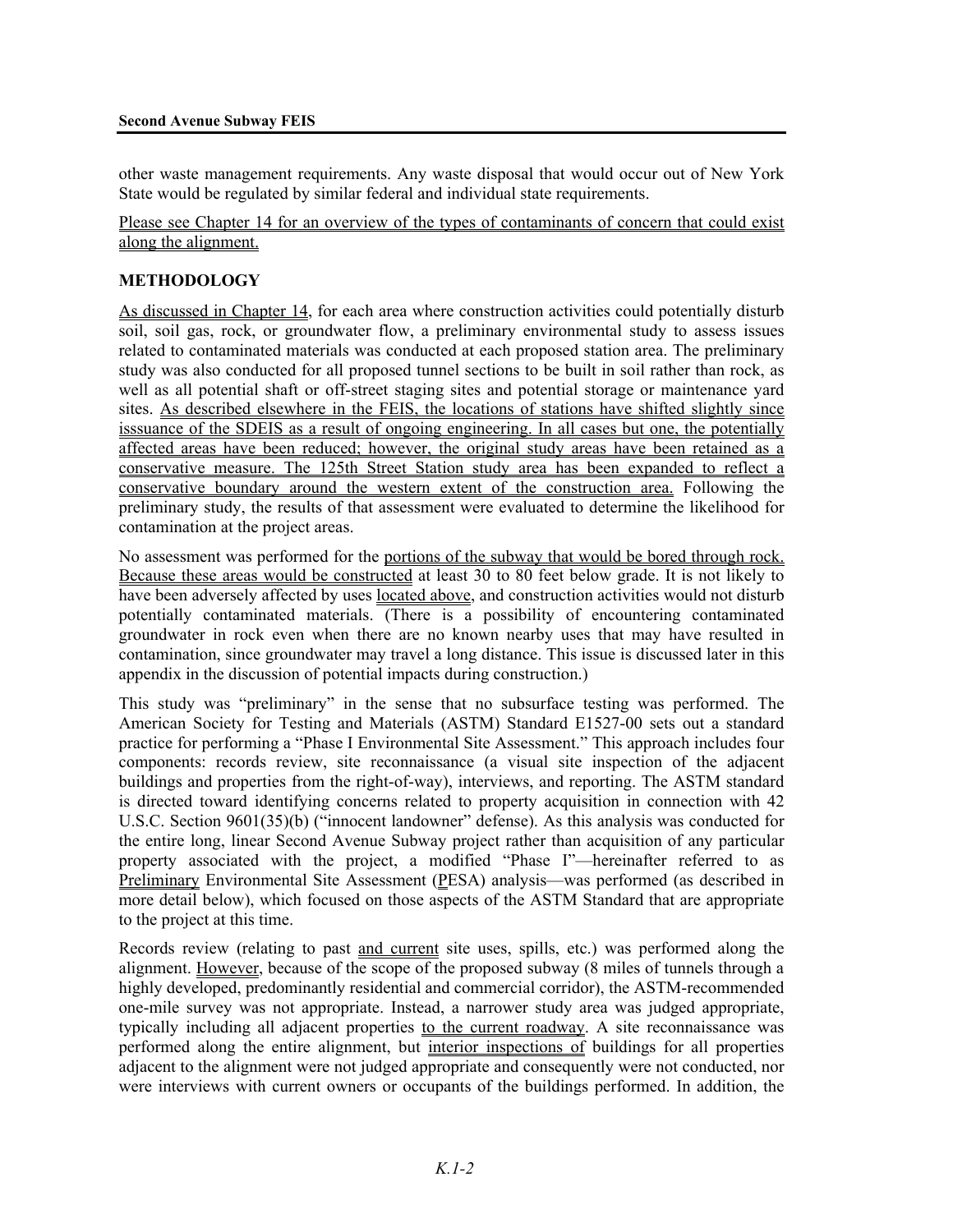form of report specified by ASTM was modified to consist of this appendix and its supporting tables, figures, and appendices. The PESA analysis is described below.

# *PRELIMINARY ENVIRONMENTAL SITE ASSESSMENT (PESA)*

The PESA employed a historical map review, regulatory database and records research, and a visual inspection either on the potential alignment/site or from the adjacent right-of-way.

- The review of historical land maps sought to determine the past uses on and adjacent to the subway alignment, each potential shaft and staging site, the various train storage solutions, and each maintenance yard. The research involved reviewing Sanborn real estate atlases and fire insurance maps dating from the present back to the late 1800s or early 1900s for such uses as gasoline stations, electric substations, gasworks, chemical works, and other uses that would be more likely to have acted as sources of contamination of underlying soil, soil gas, and groundwater. Historic land development patterns in Manhattan were also reviewed as part of ongoing engineering to determine subsurface conditions and obstructions that could affect the tunnel boring machines (TBMs). Several areas in the southern portion of the alignment were found to cross former streambeds and bulkheads from former shorelines, and on 125th Street, the alignment would pass through a thick peat layer at the site of a former lakebed.
- Federal and state database and regulatory records were reviewed—including listings of petroleum spills, petroleum storage facilities and generators of hazardous materials—to determine the regulatory status of sites and the adjacent properties.
- A visual inspection of the alignment and potential shaft sites and staging areas was performed to determine potential sources of contamination, including vent pipes and fill caps indicating the potential presence of petroleum tanks, current manufacturing/industrial use, gasoline stations, electrical transformer vaults, dry cleaners, and areas of dumping.

# *EVALUATION OF SITES THAT WARRANT FURTHER ANALYSIS*

The information collected during the **PESA** process was organized, and the numerous sites identified as having potential contaminants were categorized into three groups based on the judgment of geologists, engineers, and environmental health and safety professionals. Category A includes sites that do not reasonably appear likely to have affected the soil, soil gas, or groundwater at the alignment, and therefore do not warrant additional analysis. Category B includes sites that have a slightly greater potential to have affected the alignment, but still appear unlikely to warrant additional analysis. Category C includes sites that reasonably appear to have the potential to have resulted in contamination that could have affected the alignment, and should undergo additional analysis. Examples of the types of sites identified and their categories include the following:

- Category A: Sites that do not warrant further analysis include fuel oil tanks with no known spills, electrical vaults with no known spills, closed status spills, spills confined to manholes, above-ground tanks, and spills on the surface streets.
- Category B: Sites that appear unlikely to warrant additional analysis include electric substations, known small quantity hazardous waste generators, auto repair shops, metalworkers, paints and oils shops, smaller underground tank facilities, and miscellaneous manufacturers.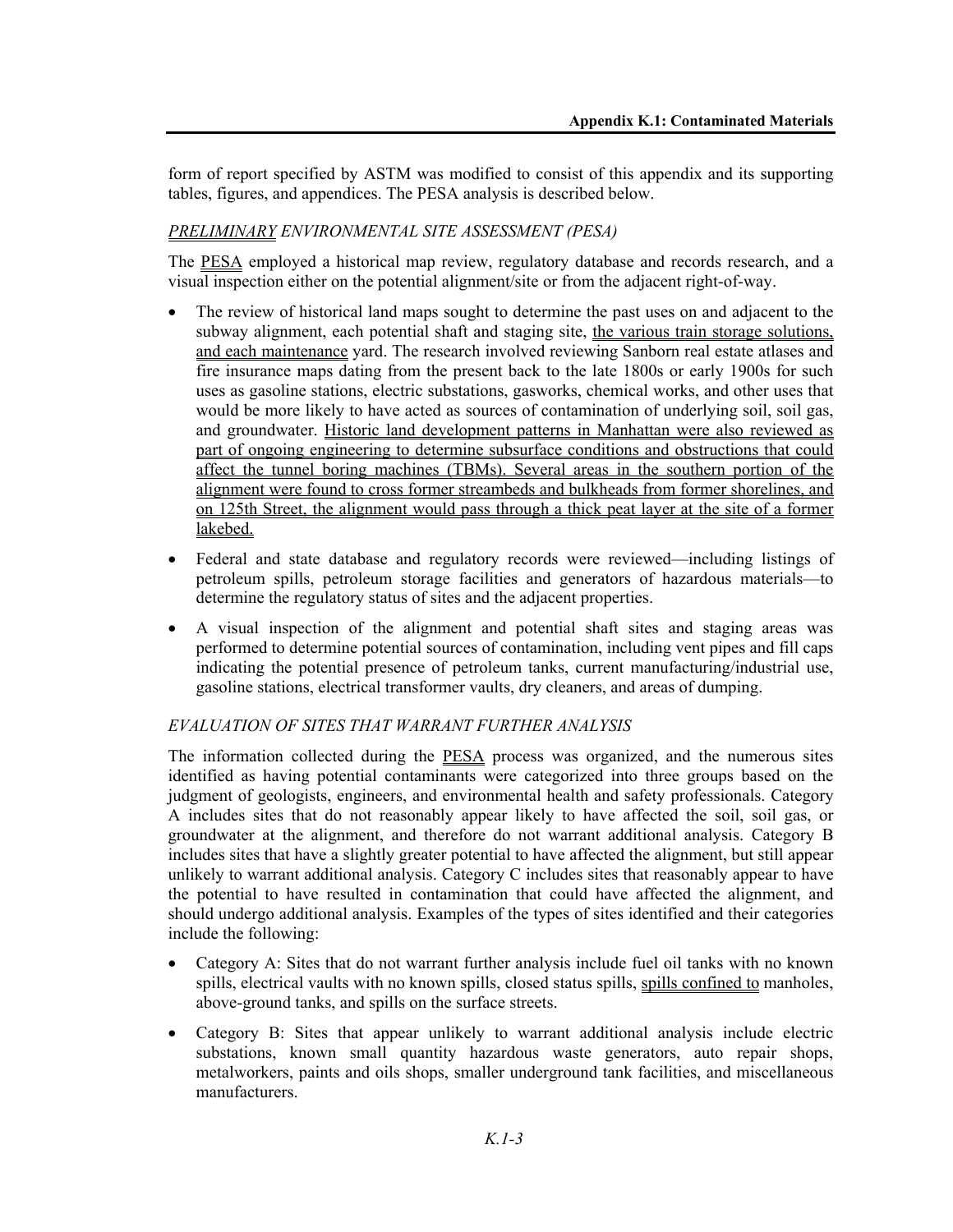#### **Second Avenue Subway FEIS**

• Category C: Sites that warrant additional analysis include known active status spills, known large quantity hazardous waste generators, auto wreckers, dry cleaners with a plant on the premises, gas stations, underground gasoline storage tanks, and locations with known contaminated soil and groundwater.

The potential for a given site to have affected the project site was estimated based on its proximity to the alignment, the size of facility or spill, the nature of the hazardous material associated with it, the potential for releases of a material into the environment, and the length of time a facility was present. As noted earlier, groundwater flow direction was not considered in the assessment and therefore this analysis is conservative since potential contamination from any direction is considered. Where a combination of facilities or activities were located together, that combination was judged collectively to consider its potential to have affected the alignment.

As an example of how the foregoing was applied, the presence or suspected presence of a petroleum storage tank or bulk storage facility with no evidence of spills or leaks was considered to require no additional analysis (Category A), whereas a filling station was considered to potentially require additional analysis (Category C) because of the volumes of gasoline being moved through the site and the potential for regular unreported small spills or undocumented underground releases. As another example, a recorded spill that has been "closed" by the New York State Department of Environmental Conservation (NYSDEC) was generally considered not to warrant additional investigation (Category A), while a spill still listed as "active" would warrant additional investigation (Category C). This is because a closed spill is one that has been cleaned up to the satisfaction of the NYSDEC and so is unlikely to have left contamination in soils or groundwater, whereas an open spill may still be in the process of being assessed or remediated and so provides a higher likelihood of contamination. Active spills reported for generally enclosed structures such as manholes were rated as unlikely to require further analysis (Category B), as any contamination is likely to have been limited to within the structure.

Although the presence of medical offices or dental practitioners at a site might indicate that some biohazardous material is present, or that chemicals used in the X-ray process are used onsite, such sites were considered Category A, as it is unlikely that large quantities of these chemicals might be released into the environment. In contrast, dry cleaning establishments were considered Category C. This is because dry cleaners use halogenated solvents in the cleaning process, and these are known to have a high potential to travel into soils and groundwater and to thus affect an area extending well beyond the premises. These chemicals are of particular concern to the proposed project because, without proper management, they can potentially migrate in vapor form and have a potential to enter excavations or even finished stations.

For Category C sites, the procedure would include, but would not be limited to: determining whether or not construction activities would disturb the area around the identified site; additional research to determine if there is existing data on the conditions at the site (e.g. subsurface investigations conducted by the property owner and confirmation that no dry cleaning was conducted on the premises); whether remediation has already occurred (such as spill closure reports). Together this additional analysis would guide determination of whether subsurface testing should be done. The protocol for such investigations is described later in this appendix.

Once the sites were categorized, the various locations identified were then mapped using Geographic Information System (GIS) software to show general trends or groupings of sites. The maps were used to analyze the spatial pattern of sites identified in the PESA in relation to the project alignment. Yard sites, staging areas, and shaft sites are also being evaluated.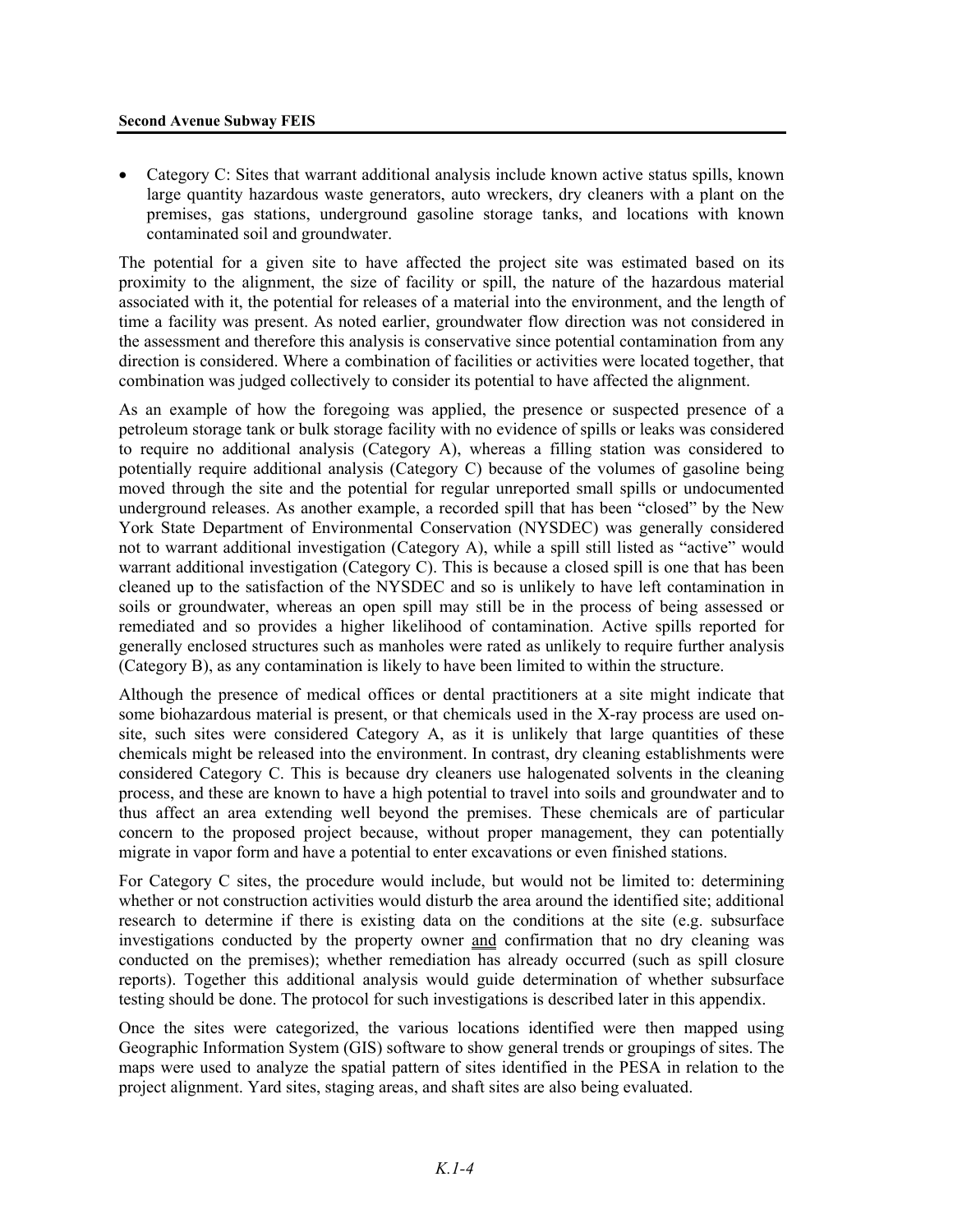For dredging operations, testing of sediment will be required to characterize the nature and extent of possible contamination unless an assumption of contamination is made during ongoing engineering (more information on dredging operations is included in Chapter 15, "Natural Resources").

# **B. EXISTING CONDITIONS**

This section summarizes the results of the PESA, which is described in Chapter 14. The uses of potential concern identified in this first phase of the assessment are depicted on the study area maps (Figures K.1-1 through K.1-17), and more information is provided in Appendix K.2 of this FEIS, "Inventory of Evaluated Sites."

# **ENVIRONMENTAL SETTING**

The approximately 8.5-mile Second Avenue Subway alignment, extending from 125th Street to Hanover Square, consists of a mix of bedrock (in the central area) and soil to the north and in the south. Ongoing geotechnical evaluation being undertaken for the project will refine this information.

Between approximately 92nd and 4th Streets, as well as the area south of Fletcher Street, the subsurface of the project alignment generally consists of bedrock (schist and gneiss) at varying depths below a shallow layer of glacial till, frequently with some overlying fill of unknown origin. Bedrock is generally competent (i.e., relatively intact with few significant fractures or faults). The depth of bedrock ranges from almost directly below the surface in a few locations, to roughly 10 to 40 feet below the surface. North of approximately 92nd Street and south of approximately 4th Street, the subsurface generally consists of soils and fill materials of unknown origin. (Geology along the alignment is discussed in more detail in Chapter 15, "Natural Resources.")

Groundwater is typically found at approximately 10 to 60 feet below grade along the project alignment. Groundwater depth was estimated by assuming that the groundwater table is located at or close to the zero elevation (1929 National Geodetic Vertical Datum, an approximation of mean sea level). Precise groundwater depths will be determined from geotechnical studies of the project alignment. (However, in portions of Manhattan, especially the Upper East Side where bedrock is very close to the surface, often little or no groundwater is encountered, even at depths well below sea level.) Given the groundwater depth in the project area, most of the project alignment is partially or completely below the water table. Groundwater generally flows east towards the East River, although flow direction may vary locally. (See Chapter 15 for information on groundwater.)

In areas where bedrock is closer to the surface (generally between 92nd and 4th Streets), contamination from any of the sources identified in this evaluation is less likely, since less soil is present. In these areas, contamination could exist in substantial quantities only in the groundwater present in glacial till, as groundwater in the bedrock itself is generally somewhat isolated from the surface. In contrast, in sections of the project alignment in soft soil, contamination would be more likely, if sources of contamination were located nearby, since the more porous and permeable fill material allows contaminants to travel more readily.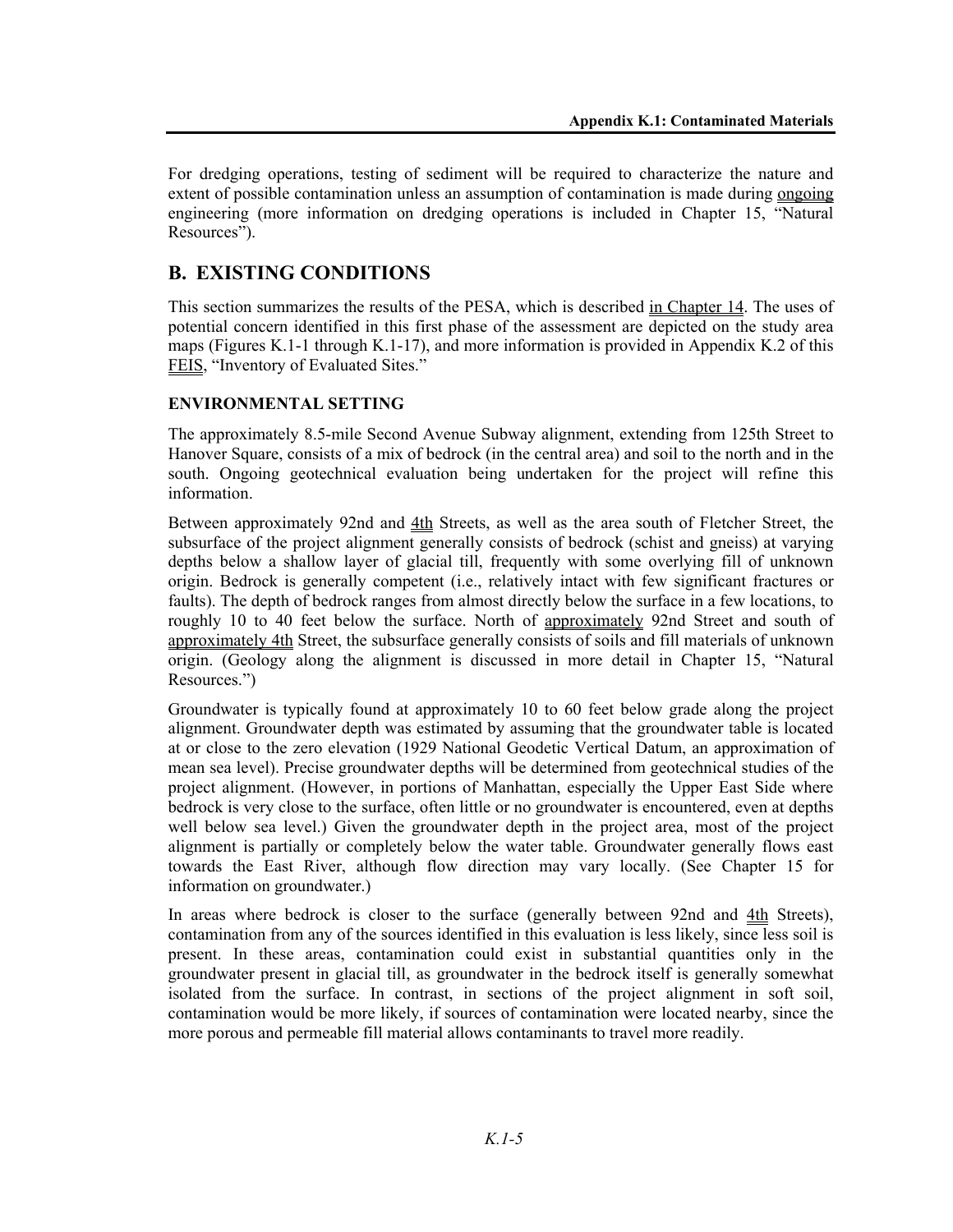#### **125TH STREET STATION AREA AND CORRIDOR**

The study area along 125th Street extends from Lenox Avenue to Second Avenue, as shown on Figure K.1-1. (While the western limit of project construction would be 525 feet west of Fifth Avenue, a larger area was reviewed to be conservative.) The PESA review revealed 59 sites in the study area with potential for petroleum or hazardous materials contamination. All the uses identified are listed in Table K.1-1 and illustrated in Figure K.1-1. There is no distinct pattern to their distribution, although they are somewhat clustered toward the northwest and southeast portions of the study area. Of these sites, six sites were identified as Category C (two dry cleaners, two sites with monitoring wells adjacent to them, one former gasoline station, and one current gasoline station,) (As described later in the discussion of impacts, this analysis will include examination into whether these dry cleaners process or formerly processed clothing onsite, among other factors.) As shown in the figure, these two dry cleaners are at Lexington and Fifth Avenues.

#### **Table K.1-1**

| Location                                                                                              | <b>General Results</b>                  | <b>Locations Warranting Additional Analysis</b>                                                                                                                                                                                                                                                                |
|-------------------------------------------------------------------------------------------------------|-----------------------------------------|----------------------------------------------------------------------------------------------------------------------------------------------------------------------------------------------------------------------------------------------------------------------------------------------------------------|
| 125th St Station Area and<br>Corridor<br>(Half block west of Lenox Ave<br>to Second Ave) <sup>1</sup> | 59 sites of potential<br>contamination  | 6 sites:<br>2 dry cleaners<br>2 monitoring well sites<br>1 former gasoline station<br>1 gasoline station                                                                                                                                                                                                       |
| Second Ave Harlem River to<br>120th $St^2$                                                            | 31 sites of potential<br>contamination  | 8 sites:<br>2 gasoline stations with known petroleum spills<br>2 former gasoline stations<br>1 NYCT 126th Street bus depot (known petroleum<br>spills, generator of hazardous waste, and<br>petroleum bulk storage facility)<br>1 dry cleaner<br>1 former Manhattan Railyard facility<br>1 former fuel company |
| 116th St Station Area<br>(118th St to 115th St)                                                       | 30 sites of potential<br>contamination  | 4 sites:<br>4 dry cleaners                                                                                                                                                                                                                                                                                     |
| 106th St Station Area<br>(110th St to 105th St)                                                       | 29 sites of potential<br>contamination  | 3 sites:<br>2 dry cleaners<br>1 Large NYC Housing Authority fuel oil tank facility                                                                                                                                                                                                                             |
| 96th St Station Area and 96th<br>St and 92nd St Shaft Sites<br>(99th to 91st St)                      | 35 sites of potential<br>contamination  | 9 sites:<br>4 dry cleaners<br>3 gasoline stations<br>1 historic utility site (manufactured gas plant<br>between 99th and 98th Streets)<br>1 known active fuel oil spill                                                                                                                                        |
| 86th St Station Area<br>(88th St to 82nd St)                                                          | 49 sites of potential<br>contamination  | $10$ sites:<br>8 dry cleaners<br>2 active fuel oil spills                                                                                                                                                                                                                                                      |
| 72nd St Station Area and 66th<br><b>Street Shaft Site</b><br>(74th St to 67th St)                     | 49 sites of potential<br>contamination  | 14 sites:<br>12 dry cleaners<br>2 active fuel oil spills                                                                                                                                                                                                                                                       |
| 57th St Station Area<br>(59th St to 52nd St)                                                          | 44 sites of potential<br>contamination. | 6 sites:<br>6 dry cleaners                                                                                                                                                                                                                                                                                     |

# **Summary of Preliminary Assessment Results**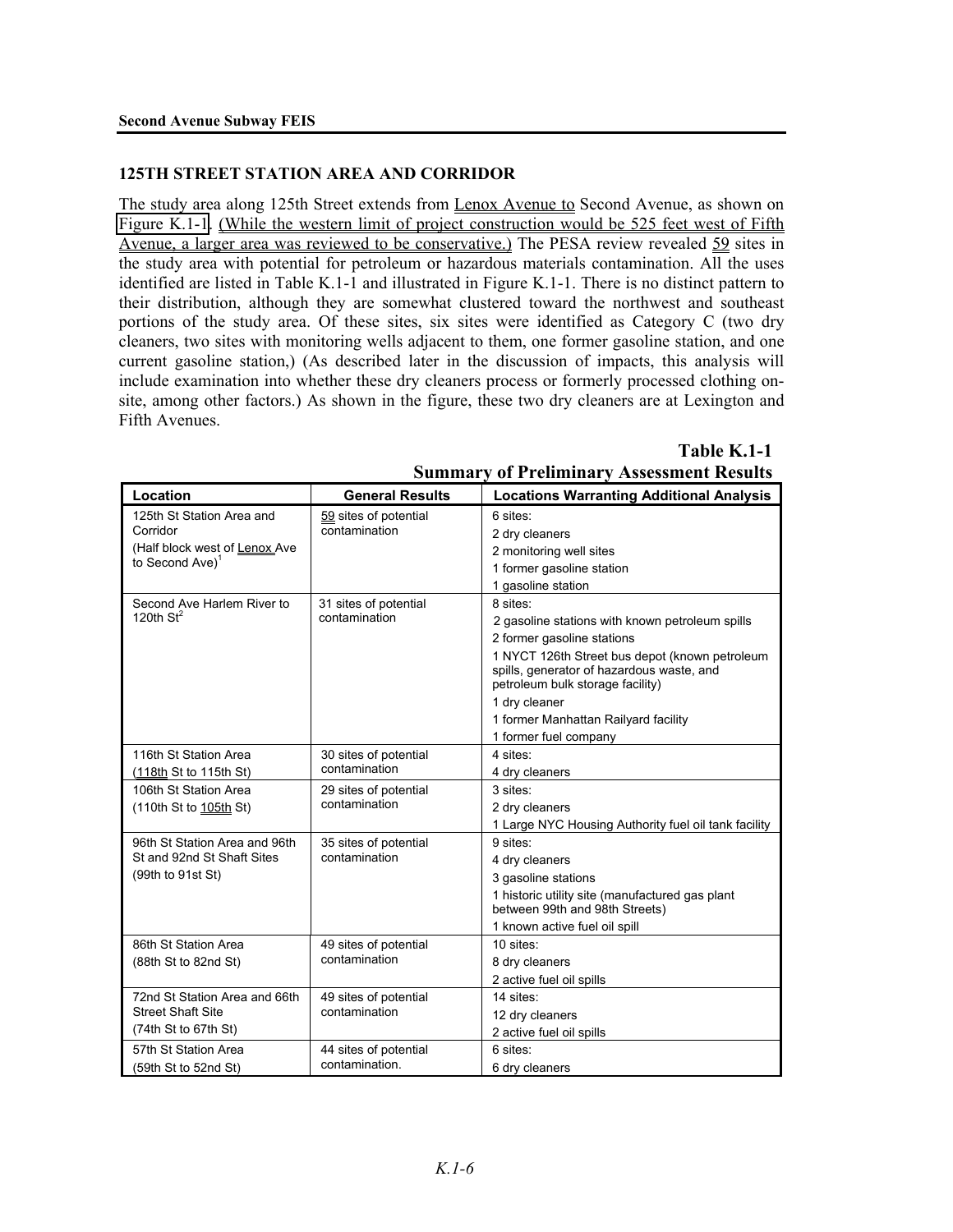| Location                                                                             | <b>General Results</b>                 | <b>Locations Warranting Additional Analysis</b>     |
|--------------------------------------------------------------------------------------|----------------------------------------|-----------------------------------------------------|
| 42nd St Station Area                                                                 | 31 sites of potential<br>contamination | 2 sites:                                            |
| (46th St to 39th St)                                                                 |                                        | 2 dry cleaners                                      |
| 34th St Station Area and St.                                                         | 27 sites of potential                  | 5 sites:                                            |
| Vartan Park and Kips Bay Shaft                                                       | contamination                          | 3 dry cleaners                                      |
| <b>Sites</b>                                                                         |                                        | 1 active spill in a Con Edison manhole (oil leaking |
| (37th St to 32nd St)                                                                 |                                        | in the walls)                                       |
|                                                                                      |                                        | 1 former gasoline station                           |
| 23rd St Station Area                                                                 | 24 sites of potential                  | 7 sites:                                            |
| (27th St to 21st St)                                                                 | contamination                          | 5 dry cleaners                                      |
|                                                                                      |                                        | 2 active spills                                     |
| 14th St Station Area                                                                 | 37 sites of potential                  | 1 site:                                             |
| (16th St to 10th St)                                                                 | contamination                          | 1 dry cleaner                                       |
| Houston St Station Area (6th to                                                      | 39 sites of potential                  | 4 sites:                                            |
| Houston St)                                                                          | contamination                          | 2 dry cleaners                                      |
|                                                                                      |                                        | 1 gas station                                       |
|                                                                                      |                                        | 1 active test tank failure (fuel oil)               |
| <b>Grand St Station Area</b>                                                         | 92 sites of potential                  | 10 sites:                                           |
| (Chrystie and Forsyth Sts                                                            | contamination                          | 3 auto repair facilities                            |
| between Houston St and Canal/                                                        |                                        | 2 former garages                                    |
| Walker St)                                                                           |                                        | 2 active spills                                     |
|                                                                                      |                                        | 1 garage                                            |
|                                                                                      |                                        | 1 site with an adjacent monitoring well             |
|                                                                                      |                                        | 1 former fueling depot                              |
| Chatham Sq Area (Canal/Walker<br>St to Pearl St)                                     | 39 sites of potential<br>contamination | 11 sites:                                           |
|                                                                                      |                                        | 1 Con Ed utility site                               |
|                                                                                      |                                        | 1 substation                                        |
|                                                                                      |                                        | 1 1894 Railroad powerhouse                          |
|                                                                                      |                                        | 4 gas stations                                      |
|                                                                                      |                                        | 1 garage                                            |
|                                                                                      |                                        | 1 dry cleaner                                       |
|                                                                                      |                                        | 2 active spills                                     |
| Seaport Station Area                                                                 | 55 sites of potential<br>contamination | 8 sites:                                            |
| (Pearl St to Maiden Lane)                                                            |                                        | 1 filling station                                   |
|                                                                                      |                                        | 2 garages                                           |
|                                                                                      |                                        | 2 former garages                                    |
|                                                                                      |                                        | 3 chemical facilities (unknown chemicals)           |
| Hanover Sq Station Area and                                                          | 67 sites of potential<br>contamination | 10 sites:                                           |
| Gouverneur Lane and Old Slip<br>Spoils Conveyance Sites<br>(Maiden Lane to State St) |                                        | 3 dry cleaners                                      |
|                                                                                      |                                        | 1 garage                                            |
|                                                                                      |                                        | 2 gas stations                                      |
|                                                                                      |                                        | 2 historic electrical generating stations           |
|                                                                                      |                                        | 1 1894 Railroad powerhouse                          |
|                                                                                      |                                        | 1 hazardous waste generator with violations         |
| 36th-38th St Storage Yard                                                            | 20 sites of potential<br>contamination | 1 on-site listing:                                  |
|                                                                                      |                                        | The NYCT yard is a registered RCRA (Resource        |
|                                                                                      |                                        | Conservation Recovery Act) hazardous waste          |
|                                                                                      |                                        | generator<br>2 off-site listings:                   |
|                                                                                      |                                        | 1 auto service station with an active spill         |
|                                                                                      |                                        |                                                     |
|                                                                                      |                                        | 1 NYCT bus depot with active spills                 |

# **Table K.1-1 (cont'd) Summary of Preliminary Assessment Results**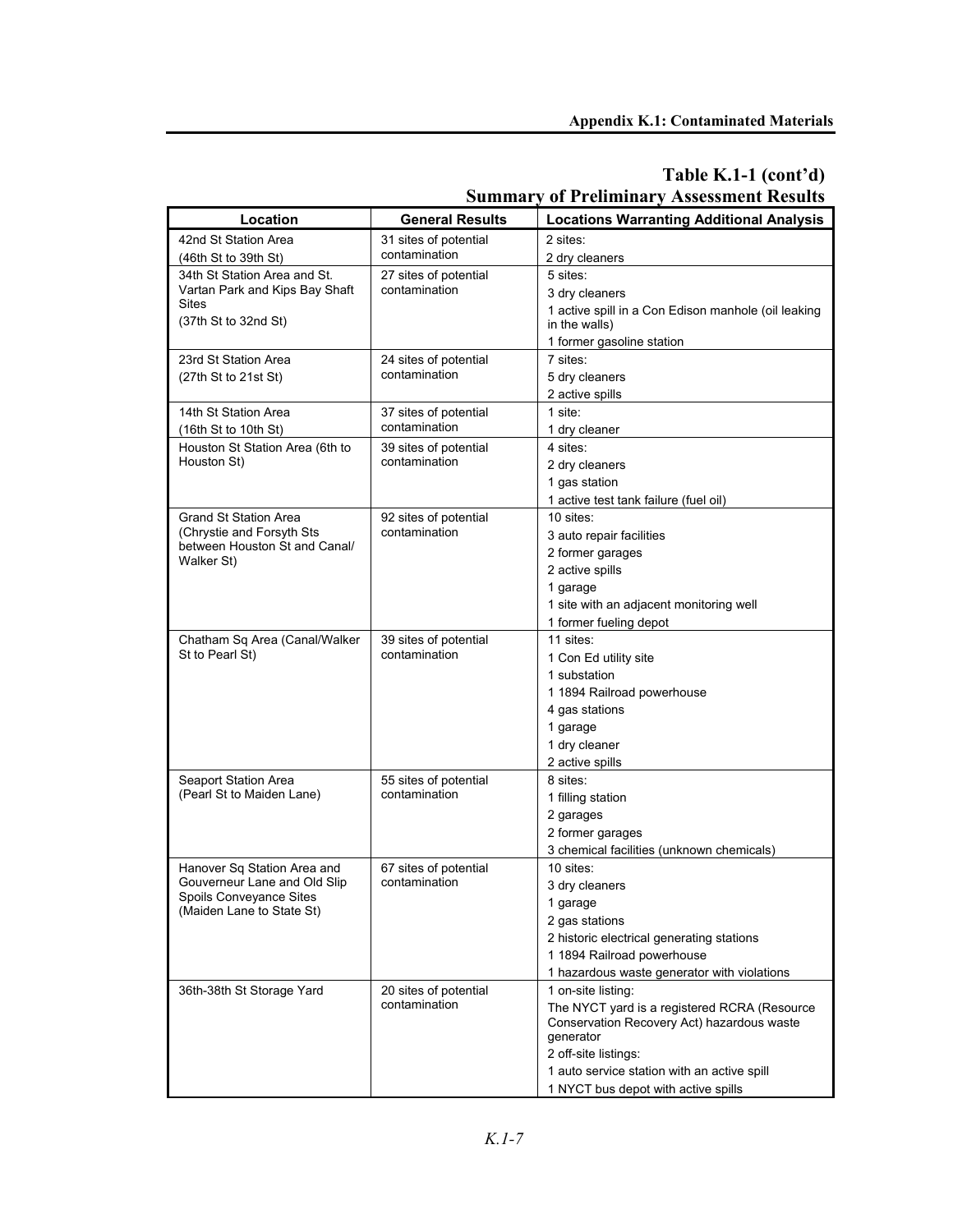|                                                                                                                            |                                        | миницат у от 1 годиницат у Азэсээнили толбого   |  |  |
|----------------------------------------------------------------------------------------------------------------------------|----------------------------------------|-------------------------------------------------|--|--|
| Location                                                                                                                   | <b>General Results</b>                 | <b>Locations Warranting Additional Analysis</b> |  |  |
| Concourse Yard                                                                                                             | 17 sites of potential<br>contamination | 4 on-site listings:                             |  |  |
|                                                                                                                            |                                        | 2 active petroleum spills                       |  |  |
|                                                                                                                            |                                        | 1 hazardous waste generator                     |  |  |
|                                                                                                                            |                                        | 1 petroleum bulk facility                       |  |  |
|                                                                                                                            |                                        | 5 off-site listings:                            |  |  |
|                                                                                                                            |                                        | 2 gasoline stations                             |  |  |
|                                                                                                                            |                                        | 3 former gasoline/ auto repair facilities       |  |  |
| 207th Street Yard                                                                                                          | 1 site of potential<br>contamination   | 1 on-site listing:                              |  |  |
|                                                                                                                            |                                        | existing subway yard                            |  |  |
| Notes:                                                                                                                     |                                        |                                                 |  |  |
| The study area on 125th Street has been expanded to Lenox Avenue to account for the potential underground                  |                                        |                                                 |  |  |
| storage tracks that are planned. While these tracks would only extend 525 feet west of Fifth Avenue, a larger area         |                                        |                                                 |  |  |
| was assessed to be conservative.                                                                                           |                                        |                                                 |  |  |
| <sup>2</sup> The affected area between the Harlem River and 120th Street has been reduced in size since publication of the |                                        |                                                 |  |  |
| SDEIS, because the proposed underground storage yard has been scaled down and the 129th Street barge                       |                                        |                                                 |  |  |
| operation has been eliminated. However, the results for the entire study area are still provided here for reference.       |                                        |                                                 |  |  |
|                                                                                                                            |                                        |                                                 |  |  |

# **Table K.1-1 (cont'd) Summary of Preliminary Assessment Results**

## **SECOND AVENUE CORRIDOR NORTH OF 120TH STREET/STAGING AREA/ UNDERGROUND STORAGE AREA**

The study area for the Second Avenue corridor north of 120th Street consists of Second Avenue north to the Harlem River, including a portion of the Harlem River Drive and portions of the blocks on both sides of Second Avenue between 127th and 128th Streets and the block on the west side of the avenue between 128th and 129th Streets (see Figure K.1-2). Historical and current uses in the study area include residences, commercial and retail storefronts, manufacturing facilities, automobile repair facilities, a transformer substation, a rail yard, gasoline filling stations and a recycling center. The preliminary assessment conducted identified 31 sites in the study area with the potential for petroleum or hazardous materials contamination on their own sites (see Table K.1-1). Of these, eight were considered to be Category C (two gasoline stations with known petroleum spills, two former gasoline stations, NYCT's 126th Street depot, a dry cleaner, a former rail yard facility, and one former fuel company.

# **116TH STREET STATION AREA**

The 116th Street Station study area includes Second Avenue between 120th and 115th Streets, as shown in Figure K.1-3. The preliminary evaluation conducted revealed 30 sites in the study area with potential for petroleum or hazardous materials contamination. The sites are illustrated in Figure K.1-3 and listed in Table K.1-1. As shown in the figure, there is no distinct pattern to the distribution of the identified sites. Four of these sites (dry cleaners) are considered to be Category C.

# **106TH STREET STATION AREA**

The 106th Street Station study area includes the area between 110th and 104th Streets along Second Avenue, as shown in Figure K.1-4. The preliminary evaluation conducted identified 29 sites in the study area with potential for petroleum or hazardous materials contamination. All identified sites are shown in Figure K.1-4. There is no distinct pattern to their distribution. As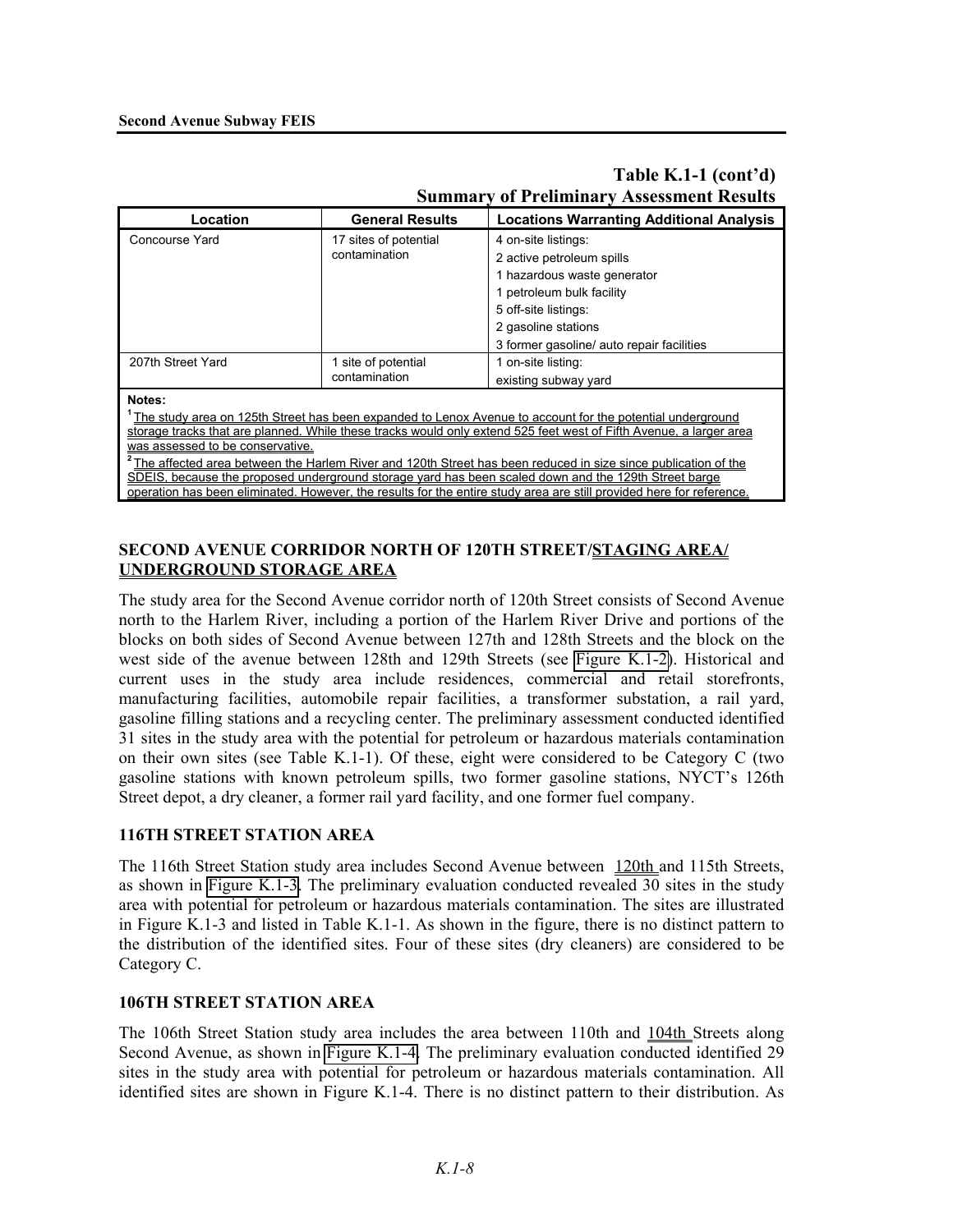listed in the table, three Category C sites, two of which are dry cleaners and the other is a large fuel oil tank with active and closed spills on record.

#### **96TH STREET STATION/SHAFT SITE/STAGING AREA**

As shown in Figure K.1-5, the study area in the 96th Street Station area extends from 99th Street to 91st Street along Second Avenue. This area includes a potential shaft site from 93rd to 91st Streets and the area that would be excavated for the 96th Street Station and connecting cut-andcover tunnels, as discussed in Chapter 3 of this FEIS ("Description of Construction Methods and Activities"). The contaminated materials assessment revealed 35 sites in the study area with potential for on-site petroleum or hazardous materials contamination, which are listed in Table K.1-1 and shown in Figure K.1-5.

While there is no distinct pattern to the distribution of the identified sites, clusters of sites are located on the two blocks between by 95th and 93rd Streets between First and Second Avenues, and the block between 97th and 96th Streets west of Second Avenue. Nine of the sites warrant further analysis, including a former manufactured gas plant (between 99th and 98th Streets on the east side of Second Avenue prior to 1939, on part of the site now occupied by Metropolitan Hospital), two current and a former gasoline station, an active spill of fuel oil, and four dry cleaners.

The area of the park on the east side of Second Avenue between 97th and 96th Streets that may be used for the project is immediately adjacent to the right-of-way analyzed for the 96th Street Station area. The assessment conducted indicated that the potential staging area near 96th Street would include one of the dry cleaner sites discussed above as part of the 96th Street Station area, requiring additional analysis. This site is located a block west of the park.

#### **86TH STREET STATION AREA**

The study area for this station is Second Avenue between 88th and 82nd Streets. The evaluation conducted identified 49 sites in the study area with potential for petroleum or hazardous materials contamination. Of these, 10 sites appear to be Category C, should the project require soil excavation nearby—eight dry cleaners and two active fuel oil spills. All identified sites are shown in Figure K.1-6. There is no distinct pattern to their distribution although they appear concentrated toward the southern two-thirds of the study area. The blocks within the study area delineated by 87th and 86th Streets and by 83rd and 82nd Streets, contained no listings that warrant additional investigation.

#### **72ND STREET STATION AREA AND 66TH STREET SHAFT SITE**

The study area for this station is Second Avenue between 74th and 67th Streets including the 66th Street shaft site. The study area for the potential shaft site along 66th Street includes the area in the 66th Street roadbed from Second Avenue westward almost toward Third Avenue. The assessment conducted revealed 49 sites with potential petroleum or hazardous materials contamination. All identified sites are shown in Figure K.1-7. Of these, 14 are Category C, should the project require soil excavation nearby: 12 dry cleaners and two active fuel oil spills.

#### **57TH STREET STATION AREA**

The study area for this station is Second Avenue between 59th and 52nd Streets, as shown on Figure K.1-8. The hazardous materials assessment revealed 44 sites in the study area that may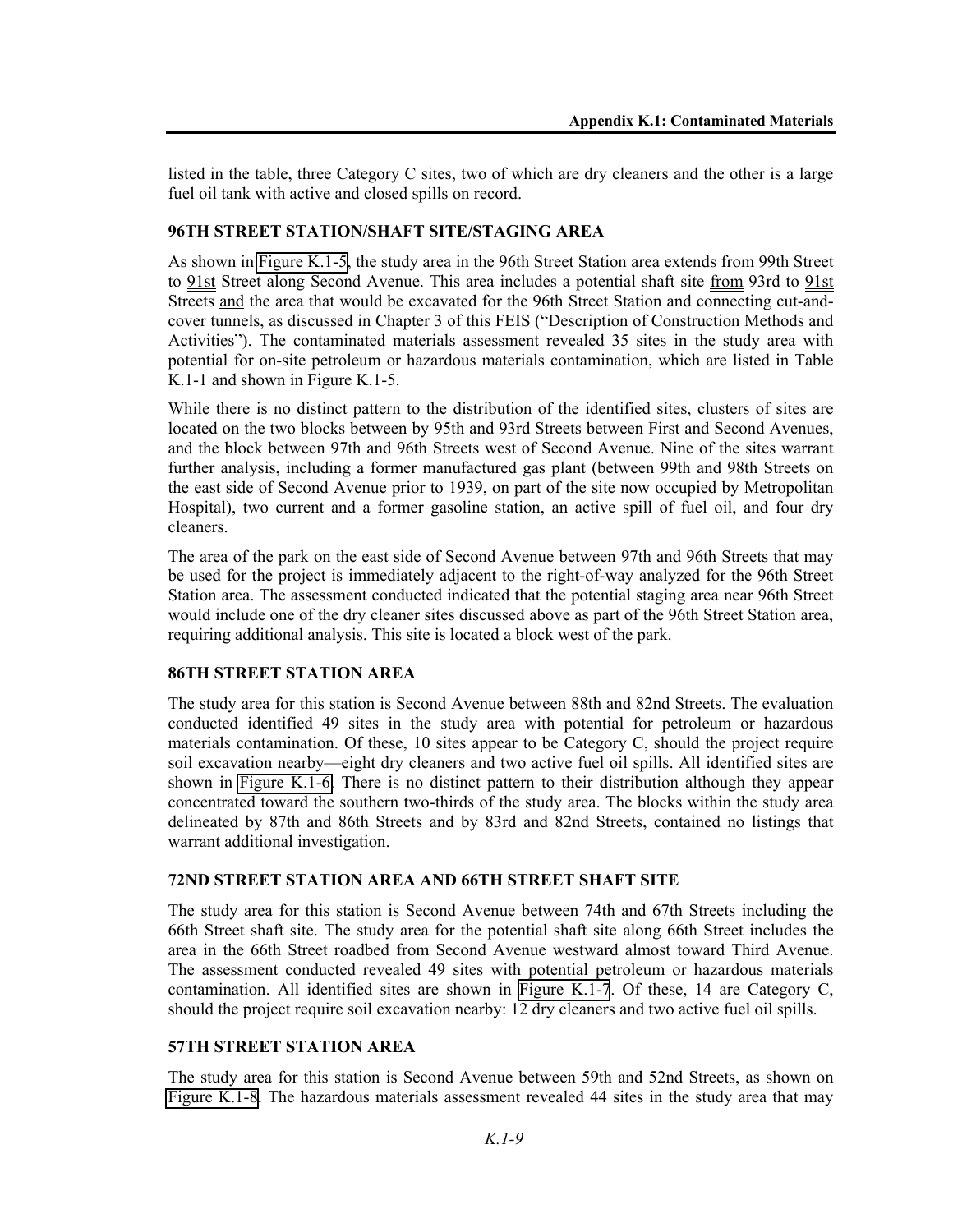have on-site contamination. All identified sites are shown in Figure K.1-8 and listed in Table K.1-1. As shown in the figure, the southwestern and southernmost portions of the study area are relatively free of such sites. Of the 44 sites identified, six dry cleaners were considered Category C.

#### **42ND STREET STATION AREA**

This study area consists of Second Avenue between 46th and 39th Streets, as shown on Figure K.1-9. The contaminated materials assessment revealed 31 sites in the study area with potential for petroleum or hazardous materials contamination (see Table K.1-1 and Figure K.1-9). Of these, only two dry cleaners are considered Category C sites. In addition, heating oil is currently seeping into the Steinway subway tunnel  $\odot$  line); this petroleum release (potentially Category C) is under NYSDEC investigation.

## **34TH STREET STATION AREA AND ST. VARTAN PARK AND KIPS BAY SHAFT SITES**

For the 34th Street Station, the study area encompasses Second Avenue between 37th and 32nd Streets, as shown on Figure K.1-10, and includes the St. Vartan Park and Kips Bay shaft sites. The study area for the potential shaft site/staging site at St. Vartan Park encompasses the full block bounded by Second Avenue, 36th and 35th Streets, and Tunnel Entrance Street (Queens-Midtown Tunnel approach). The study area for the Kips Bay shaft site/staging area is in the service road roadbed east of Second Avenue between 33rd and 32nd Streets, as well as part of the 33rd Street roadbed. The preliminary site assessment identified 27 sites in the study area with potential for petroleum or hazardous materials contamination (see Table K.1-1). These included five Category C sites: three dry cleaners, an active spill in a Con Edison manhole in which oil was leaking into the walls of the manhole, and a former gasoline station. As shown in Figure K.1-10, all blocks directly to the east of Second Avenue in this area are free of sites warranting additional analysis.

#### **23RD STREET STATION AREA**

The study area for this station is Second Avenue between 27th and 21st Streets (see Figure K.1-11). The environmental site assessment identified 24 sites in the study area with potential for contamination on their own sites (see Table K.1-1, above). Of these, seven sites were considered Category C—five dry cleaners and two active spills, one of fuel oil and one of unknown petroleum. As shown in Figure K.1-11, there is no apparent pattern to the distribution of the identified sites. The blocks delineated by 25th and 23rd Streets and First and Second Avenues are relatively free of sites warranting additional analysis.

#### **14TH STREET STATION AREA**

The study area for this station was Second Avenue between 16th and 10th Streets, as shown on Figure K.1-12. The assessment conducted identified 37 sites in the study area with potential for petroleum or hazardous materials contamination (see Table K.1-1 and Figure K.1-12). There is no apparent pattern to their distribution. Of these sites, one site (Category C) was considered to warrant further analysis if the project would involve excavation nearby, a dry cleaner.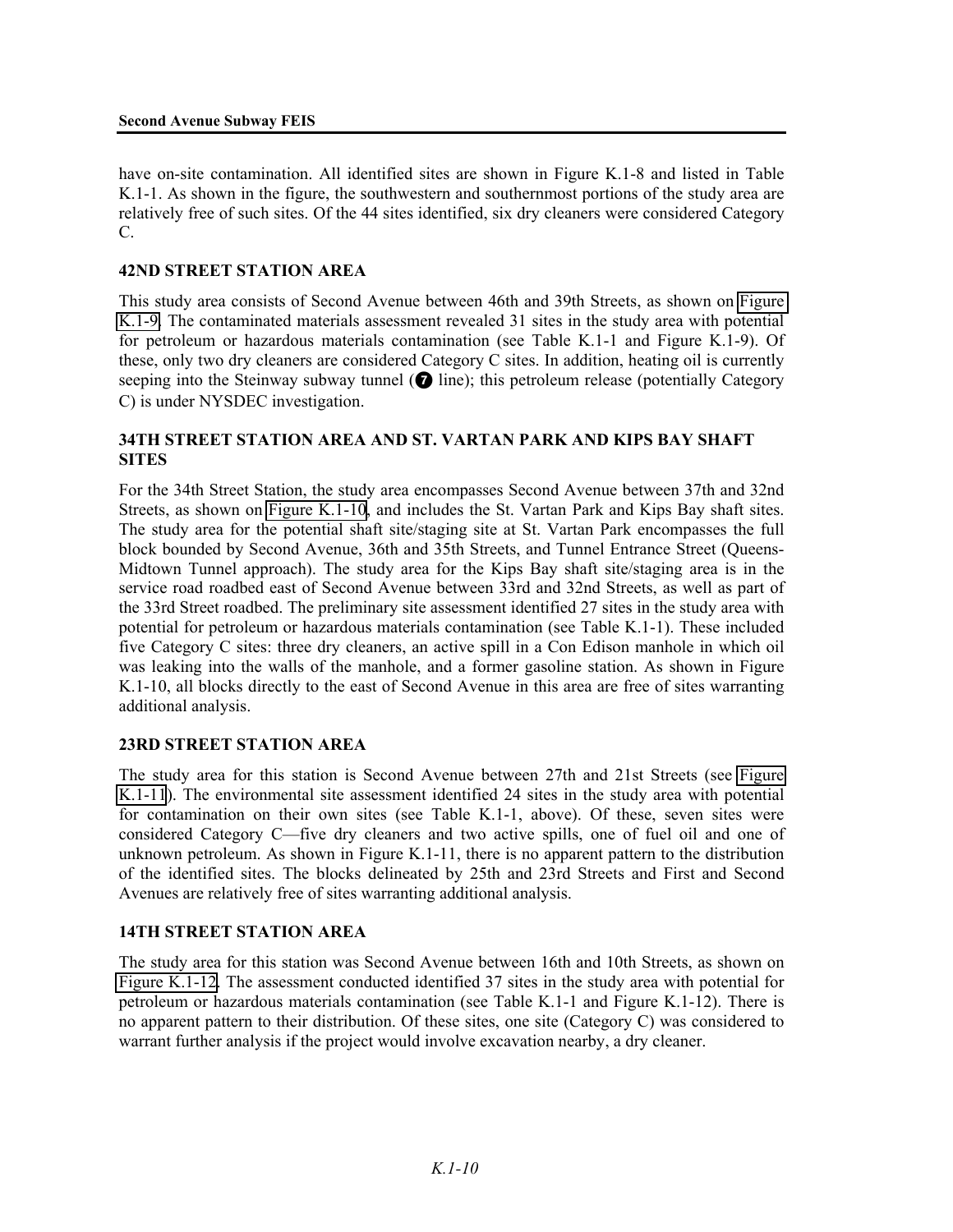#### **HOUSTON STREET STATION AREA AND HOUSTON STREET SHAFT SITE**

The study area for the Houston Street Station is located on Second Avenue between 6th Street and Houston Street (also encompassing a potential shaft site near Houston Street, as described in Chapter 3), as shown on Figure K.1-13. The hazardous materials assessment revealed 39 sites in this area with potential for on-site contamination, listed in Table K.1-1 and mapped on Figure K.1-13. Four of these sites are Category C, including one auto repair/filling station (which is being considered as a possible shaft site or staging area) with previous petroleum releases on record, one active tank test failure for a fuel oil storage tank, and two dry cleaners.

# **GRAND STREET STATION AREA (CHRYSTIE STREET AND FORSYTH STREET OPTIONS)**

The study area for the Grand Street Station area encompasses both Chrystie and Forsyth Streets between Houston Street and Canal/Walker Streets, as shown on Figure K.1-14. While no project construction would occur on Forsyth Street, a larger area was conservatively assessed. In this area, the evaluation revealed 92 sites with potential for on-site petroleum or hazardous materials contamination (see Table K.1-1). Ten of these sites are Category C, including three auto repair facilities, two former garages, one active garage, two active spills, one site with an adjacent monitoring well, and one former fueling depot.

## **CHATHAM SQUARE STATION AREA**

The Chatham Square Station study area is located on St. James Place between Canal/Walker Street and the Pearl Street (see Figure K.1-15). As listed in Table K.1-1, the preliminary assessment identified 39 sites in this study area with potential for petroleum or hazardous materials contamination. Of these, 11 are Category C. These consist of one listing for a historic utility site owned by Con Edison, one substation, one former 1894 railroad powerhouse, four gasoline stations, one garage, one dry cleaners, and two active spills.

#### **SEAPORT STATION AREA**

This study area extends from the Brooklyn Bridge ramp on Pearl Street to Maiden Lane on Water Street, as shown in Figure K.1-16. The evaluation conducted for this study area identified 55 sites in the study area with potential for petroleum or hazardous materials contamination (see Table K.1-1). Of these, eight are Category C. These consisted of one filling station, two garages (one of which was historically used for manufacturing, chemical processing, metal work, lumber, and other uses), two former garages, and three chemical facilities. As shown in the figure, there is no particular pattern to the distribution of the identified sites, although the northernmost portion of the study area is relatively free of listings.

#### **HANOVER SQUARE STATION AREA AND LOWER MANHATTAN STAGING AND SPOILS CONVEYANCE AREAS AND SHAFT SITES**

The Hanover Square Station study area consists of the area of Water Street from Maiden Lane to State Street including the Gouverneur Lane, Old Slip, and Coenties Slip staging and spoils conveyance areas. The Gouverneur Lane spoils conveyance study area is located between Water Street and South Street and is bounded to the north by 95 Wall Street and 111 Wall Street (highrise office buildings) and to the south by 65 Water Street and 32 Old Slip (high-rise office buildings). The Old Slip spoils conveyance study area is located between Water Street and South Street and is bounded to the north by 65 Water Street and 32 Old Slip (high-rise office buildings)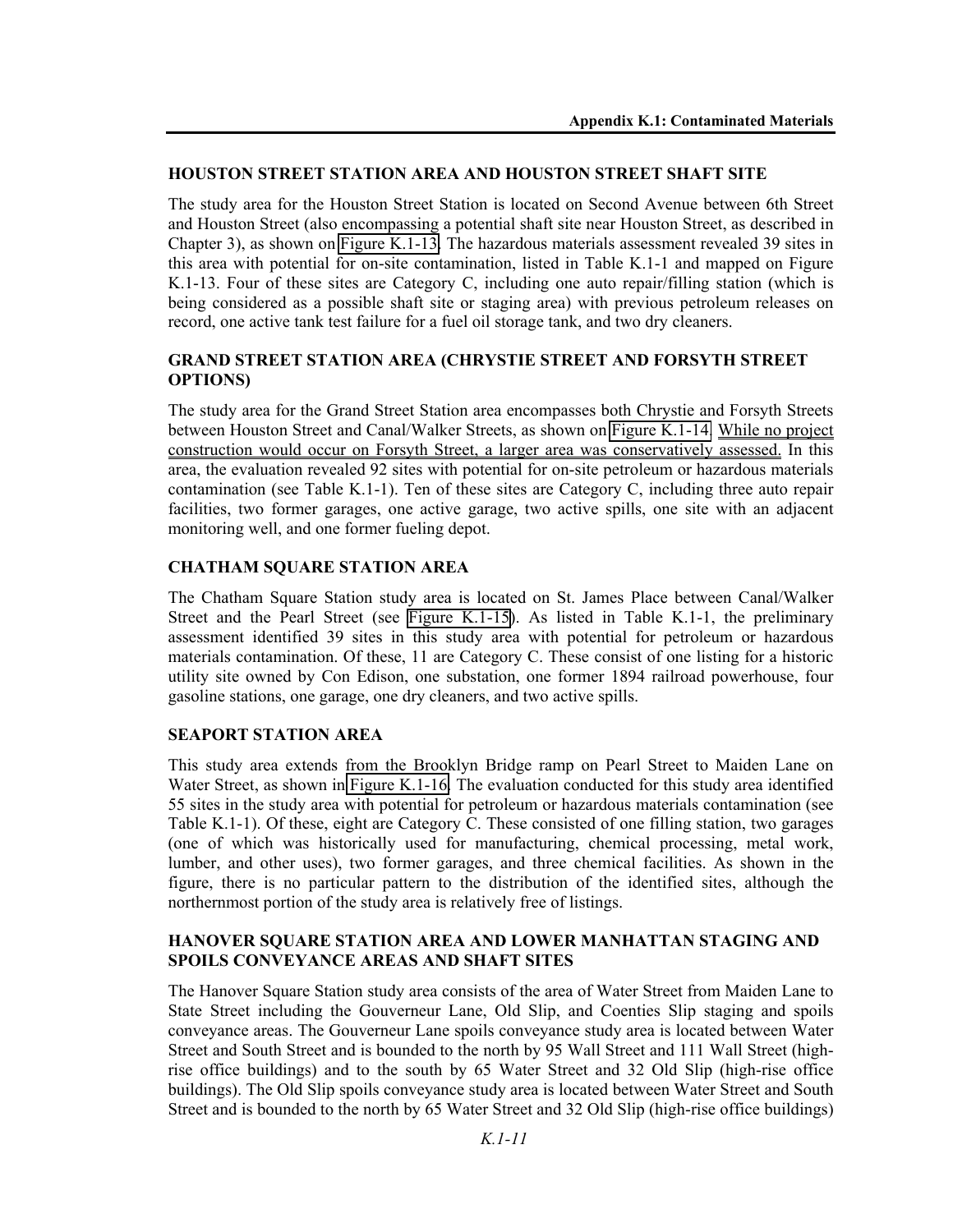and to the south by 55 Water Street. While spoils conveyance is no longer being considered for Vietnam Veterans Plaza/55 Water Street, the study area has been retained for a conservative analysis. The Vietnam Veterans Plaza/55 Water Street spoils conveyance study area is between Water Street and South Street and is bounded by the New York Plaza building and the American Express building to the west and the 55 Water Street building to the east.

The PESA revealed 67 sites in the study area with potential for on-site petroleum or hazardous materials contamination (see Table K.1-1). Ten of the listings are Category C: three dry cleaners, two gasoline stations, one garage, two historic power generating stations, one 1894 powerhouse, and one hazardous waste generator. These sites are illustrated in Figure K.1-17.

#### **POTENTIAL YARD SITES**

## *36TH-38TH STREET STORAGE YARD*

This study area encompasses the existing 36th-38th Street Yard, the adjacent Jackie Gleason Bus Depot west of the yard, and sites adjacent to the yard along 39th Street and the eastern side of 9th Avenue. The PESA conducted for this study area identified 20 sites with the potential for petroleum or hazardous materials contamination (see Table K.1-1).

Three of the listings would be Category C should this yard be selected for the project, and depending on their proximity to the area to be affected by the project. The first of these is the yard itself, which is a registered Federal Resource Conservation Recovery Act (RCRA) large quantity generator of hazardous waste (mercury, lead, tricholoroethene, chlordane, nonhalogenated solvents, butanone, PCBs and ignitable and corrosive wastes) and which had a closed spill of unknown petroleum. The other two sites that may warrant further analysis are adjacent to the yard, and include a gas station with an active petroleum spill and the Jackie Gleason Bus depot with two active petroleum spills.

#### *CONCOURSE YARD*

The Concourse Yard study area, located in the Bronx, includes the existing yard itself, as well as properties adjacent to the central portion of the yard on Jerome Avenue, Paul Avenue, Bedford Park Boulevard, and West 205th Street. The assessment conducted for this study area identified 17 sites in the study area that have the potential for petroleum or hazardous materials contamination (see Table K.1-1). Nine of the listings warrant further analysis (Category C), should this yard be selected for use by the project. Four of these are at the Concourse Yard itself, which has two active spills related to petroleum-related compounds, and which is listed as a RCRA large quantity hazardous waste generator (mercury, lead, cadmium, and corrosive and ignitable waste) and a petroleum bulk storage facility. The other sites warranting additional analysis are two gasoline stations and three former gasoline or auto repair facilities.

#### *207TH STREET YARD*

As described in Chapter 3, the work proposed at the 207th Street Yard would take place adjacent to an existing structure in a central portion of the yard. Rail yards typically use hazardous materials and can often have spills, as noted above. Therefore, the 207th Street Yard, like the other yards, is considered to be Category C.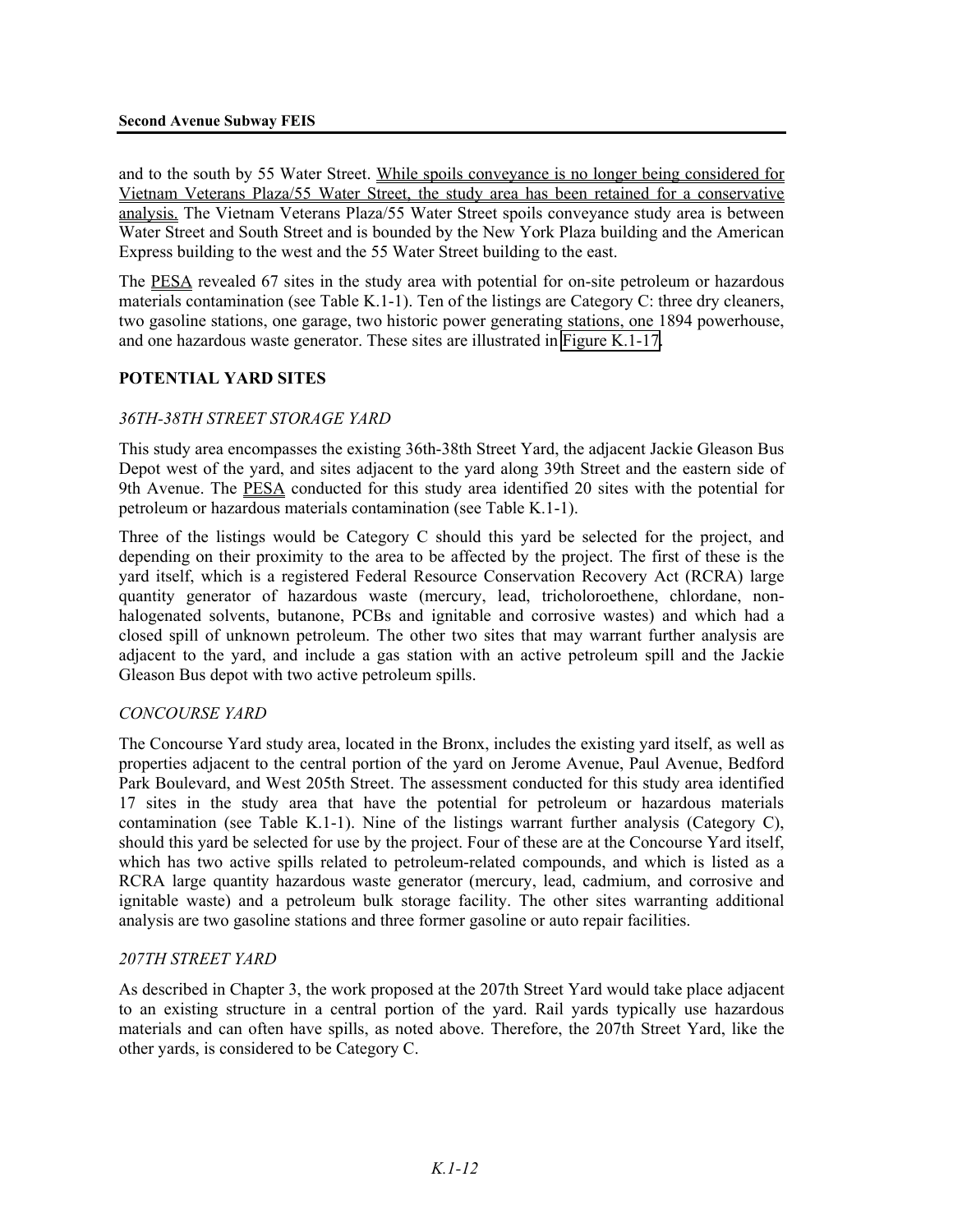## **RESULTS OF INITIAL BORINGS PROGRAM UNDERTAKEN SINCE COMPLETION OF THE SDEIS**

As described in Chapter 14, since completion of the SDEIS, NYCT has initiated an environmental sampling program from 125th Street to Pine Street to continue the environmental investigations process. A description of this effort is provided in Chapter 14, with detailed analytical results of soil sampling provided in Appendix K.3.

# **C. FUTURE CONDITIONS COMMON TO ALL ALTERNATIVES**

See Chapter 14 for a discussion of future conditions without the Second Avenue Subway project.

# **D. CONSTRUCTION IMPACTS OF THE PROJECT ALTERNATIVES**

# **NO BUILD ALTERNATIVE**

There are no excavation or construction activities associated with the No Build Alternative and therefore this alternative would have no hazardous materials impacts. Note that under the No Build Alternative, contaminated sites would only be cleaned up if identified in some other way or as required under some regulatory program.

## **SECOND AVENUE SUBWAY**

Potentially contaminated areas preliminarily identified through the PESA and initial borings program are indicative of the long use of the project corridor and adjacent area for a mix of commercial and some industrial activities. None of the past or present uses identified were unusual or of the nature to result in widespread contamination; those of greatest concern were generally dry cleaners and gasoline stations because they are common throughout the alignment. Construction of the new subway would involve a variety of earth-moving and excavating activities. During this time, construction activities could encounter soil, soil gas, or groundwater that is contaminated. To avoid adverse impacts from any contamination, preventative measures would be taken as described below. As discussed, standard mitigation/investigation measures as appropriate exist for all of the substances likely to be encountered, so with the use of such measures, significant adverse impacts would not occur.

# *PREVENTATIVE MEASURES TO AVOID IMPACTS*

For areas where the Second Avenue Subway has the potential to encounter areas identified through the preliminary investigation (because it would involve soil excavation or earthmoving activities), preventative measures would be undertaken to protect the safety of the public, community residents, and construction workers, as well as the larger environment. The measures to be implemented include the following:

- Further investigations to better determine the nature and extent of contamination in areas where the project might encounter it; and
- Prescribed construction measures to manage contaminated materials.

These are described below.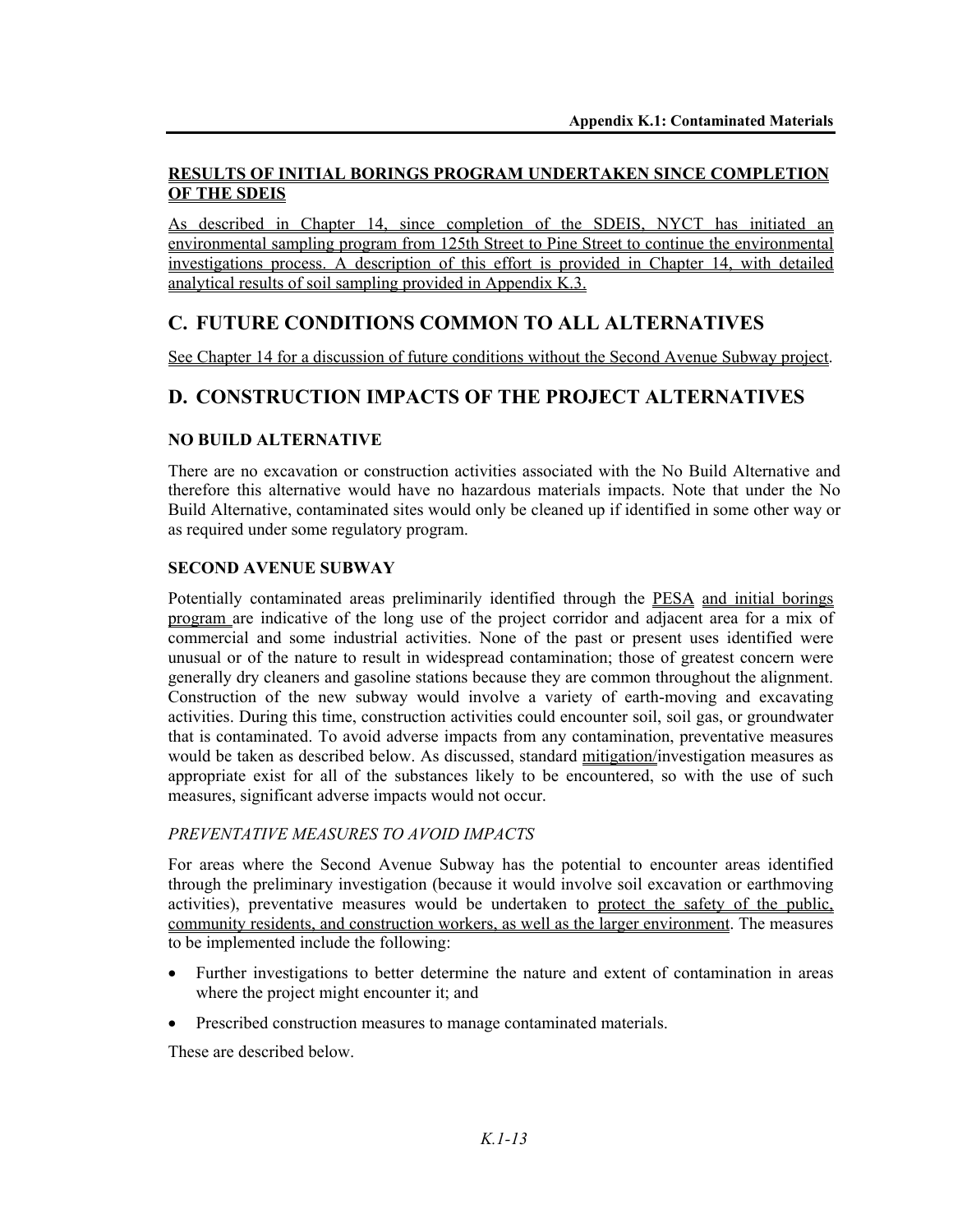#### **Second Avenue Subway FEIS**

#### *Further Investigations*

The preliminary investigation conservatively assumed that large areas of the right-of-way below which the Second Avenue Subway would operate might be excavated. In fact, many portions of the alignment would not require excavation from the street surface. For stations in rock, excavation would likely be limited to a smaller area than at stations in soil. As engineering work advances, it will better define the specific areas where excavation would be needed, additional investigation will be undertaken to determine the nature and extent of contamination at these sites. This investigation will include additional documentary research as well as possible physical testing of soil, soil gas, and groundwater in the field, as described below.

Many of the sites identified in the preliminary investigation described above under "Existing Conditions," especially those associated with petroleum storage, may already have been reported to NYSDEC and have had some level of investigative work. Some may even have been cleaned up with oversight from NYSDEC. For those sites proximate to an area where excavation would be required for the Second Avenue Subway, more detailed research of NYSDEC's records (including conversations with case managers) will be undertaken. This research will be used to narrow the areas of concern.

Once the areas requiring excavation are better defined and if physical testing is judged warranted, a sampling protocol will be prepared. This protocol will indicate locations based both on their potential to have caused contamination and on the site's location relative to proposed construction activities for the Second Avenue Subway and the basis for the need for sampling. The following summarizes the protocol that will be used to conduct subsurface investigations:

- The protocol will contain illustrations that show the site location, the planned boring locations, the planned monitoring well locations, and the schedule.
- The protocol will include site background information, such as known subsurface conditions, historical site information, previous environmental investigations, and the basis for the need for sampling.
- The protocol will describe the sampling plan. The sampling plan will determine sample locations based on the proposed construction activities and subway design, as well as geology (e.g. depth of construction and location of groundwater). At a minimum, sampling will be conducted in areas where the greatest amount of soil disturbance would occur, as well as at areas identified as warranting further analysis. Additional sampling may be conducted in areas that exhibit no known evidence of environmental contamination.
- The protocol will detail the proposed monitoring well locations and plan; this will include monitoring well depths and design.
- The laboratory analysis parameters will be determined and detailed within the protocol.
- The protocol will contain a "Quality Assurance Project Plan" that will detail the quality assurance and quality control program (QA/QC). This program will be based on the NYSDEC's QA/QC, as well as on U.S. Environmental Protection Agency (EPA) requirements. This plan will describe laboratory methods, field quality control sampling, sample custody procedures, and field decontamination procedures.
- The protocol will detail the management of investigation derived wastes including drill cuttings, drilling fluids, decontamination fluids, and monitoring well purge fluids.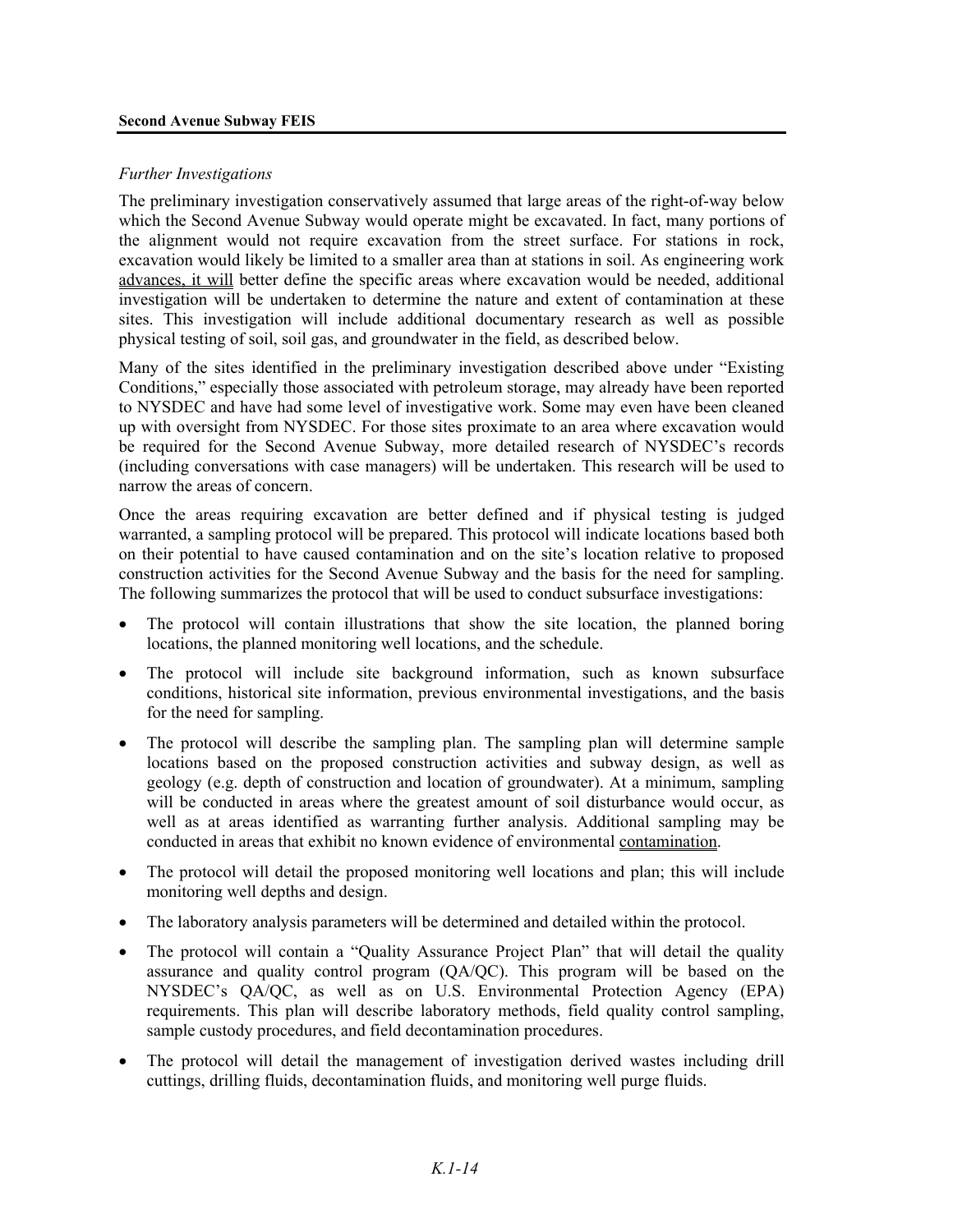- The protocol will contain site-specific Health and Safety Program (HASP) plans; more details regarding the HASP plans are presented below. The Second Avenue Subway's HASP plans will be the primary measure used to safeguard onsite workers and nearby residents during the sampling program.
- After completion of the subsurface investigation a detailed report will be prepared which summarizes the findings of field activities and compares the analytical results to the appropriate federal, state, and city standards and guidelines. The report will include soil boring and monitoring well installation logs and soil gas readings.

#### *Measures to Manage Contaminated Materials During Construction*

As described in Chapter 14, a number of measures would be taken to manage contaminated materials during construction. Among these measures are the preparation of Health and Safety Plans (HASPs). The following section provides more detailed information on HASP Plans than that provided in the chapter. Please see Chapter 14 for more information on how contaminated materials would be managed.

As part of the Construction Environment Protection Program (CEPP), HASP plans would be developed for the various construction activities associated with the project. Since the exposure pathways and other safety concerns associated with different construction methods vary (for example, those associated with a tunnel boring machine in rock are very different from those associated with workers digging in shallow soil at street level), it is anticipated that several plans would be required. Each plan would address both the known contamination issues (e.g., air monitoring if boring would be going through solvent contaminated soil) as well as contingency items (e.g., if unknown tanks are encountered under a sidewalk). HASP plans would be developed in accordance with U.S. Occupational Health and Safety Administration (OSHA) regulations and guidelines.

The site-specific HASP plans would be the primary measure used to safeguard construction workers and nearby residents during construction work. This document would describe in detail the guidelines and work practices that must be adhered to. These HASP plan elements are listed below:

- A detailed project description indicating the work to be performed and special details such as confined spaces.
- A description of the health and safety guidelines and procedures to be followed. The hazards will be evaluated by determining the contaminants of concern (such as volatile organic compounds, particulates and methane) and their chemical and physical characteristics (e.g. liquid, sludge, vapor, or gas) and health hazards considered within the potential exposure associated with the work to be performed.
- Air, soil, and water sampling and monitoring that would take place during the work would be consistent with the appropriate regulations and guidelines. An emergency response plan would also be included in the event that monitoring data indicates a potential major hazard. Appropriate ventilation, if necessary, and treatment of ventilated air would be conducted in accordance with applicable city, state, and federal regulations.
- A definition of the appropriate designated personnel (e.g., the designated Site Safety Officer) to ensure that all requirements of the HASP plans are implemented. The plan will define the required training and qualifications that onsite personnel must have.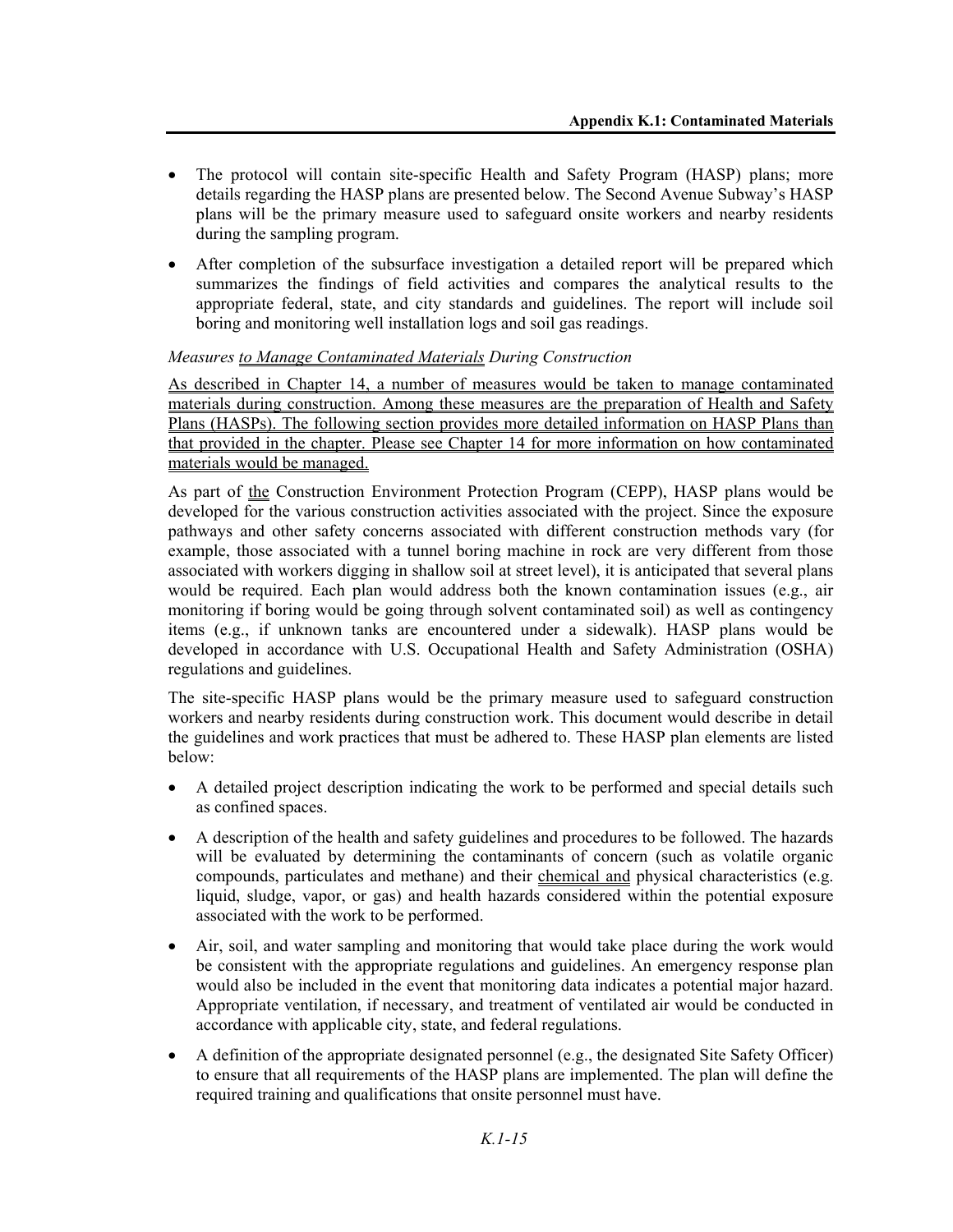#### **Second Avenue Subway FEIS**

- A definition of the appropriate training for personnel performing the work. This training will allow personnel to recognize and understand the potential hazards to health and safety and provide knowledge and skills necessary for them to perform the work with minimal risk to health and safety and ensure that they can safely avoid or escape from emergencies.
- A medical surveillance program to be developed as necessary in accordance with OSHA regulation 29 CFR 1910.120 (f)
- Site work zones will be defined (e.g., exclusion zones, support zones and contamination reduction zones)
- A definition of the air monitoring necessary to identify any exposure of the field personnel or the public to potential environmental hazards in the soil, soil gas, vapors, sewer gas, or groundwater. This monitoring will be defined for the appropriate environment such as dust monitoring around spoils removal areas. During subsurface work (especially within confined spaces), air monitoring would be conducted for (but not limited to) oxygen, carbon dioxide, methane, VOCs, respirable dust, and hydrogen sulfide. All TBMs used to excavate tunnels would be equipped with gas detection equipment to warn workers in the event that gas is encountered in the tunnels. A community air monitoring program will be designed to monitor for respirable dust, gases and vapors that have the potential to leave the work area.
- Work within confined and permit confined spaces (as defined by OSHA) would be conducted in accordance with OSHA 29 CFR 1910.146 (j).
- A definition of appropriate personal protective equipment (PPE), such as respirators, to be used by workers in various activities excavation based on 29 CFR 1910.120, *Hazardous Waste Operations and Emergency Response, Appendix B, "General Description and Discussion of the Levels of Protection and Protective Gear.*"
- This plan will discuss specifically the dust and vapor control measures and emergency procedures that are to be followed.

Given the scale of the project and the variability in conditions over relatively limited areas, it is likely that unexpected contaminated soils would be encountered during construction. The HASP plans would also set out appropriate procedures for handling such situations (e.g., unexpected tanks under the sidewalk or discovery of contaminated soils). These procedures would include requirements to notify appropriate regulatory agencies as well as procedures to quickly and safely address the issue (e.g., how to remove the tank and any associated contaminated material followed by confirmatory endpoint sampling) so as to avoid undue delays to the construction. The HASP plans would also include routine monitoring of both air and soil/rock (in place and/or as spoils) to identify both the potential for unacceptable exposures and unforeseen contamination and the need for testing, special handling or disposal of materials.

It is also possible that volatile gases may be encountered during the excavation, even with management of hazardous materials. Temporary measures to prevent such a situation from becoming a hazard might include the use of ventilation systems within the excavation and the use of appropriate personal protective equipment. These potential hazards would be addressed in the HASPs.